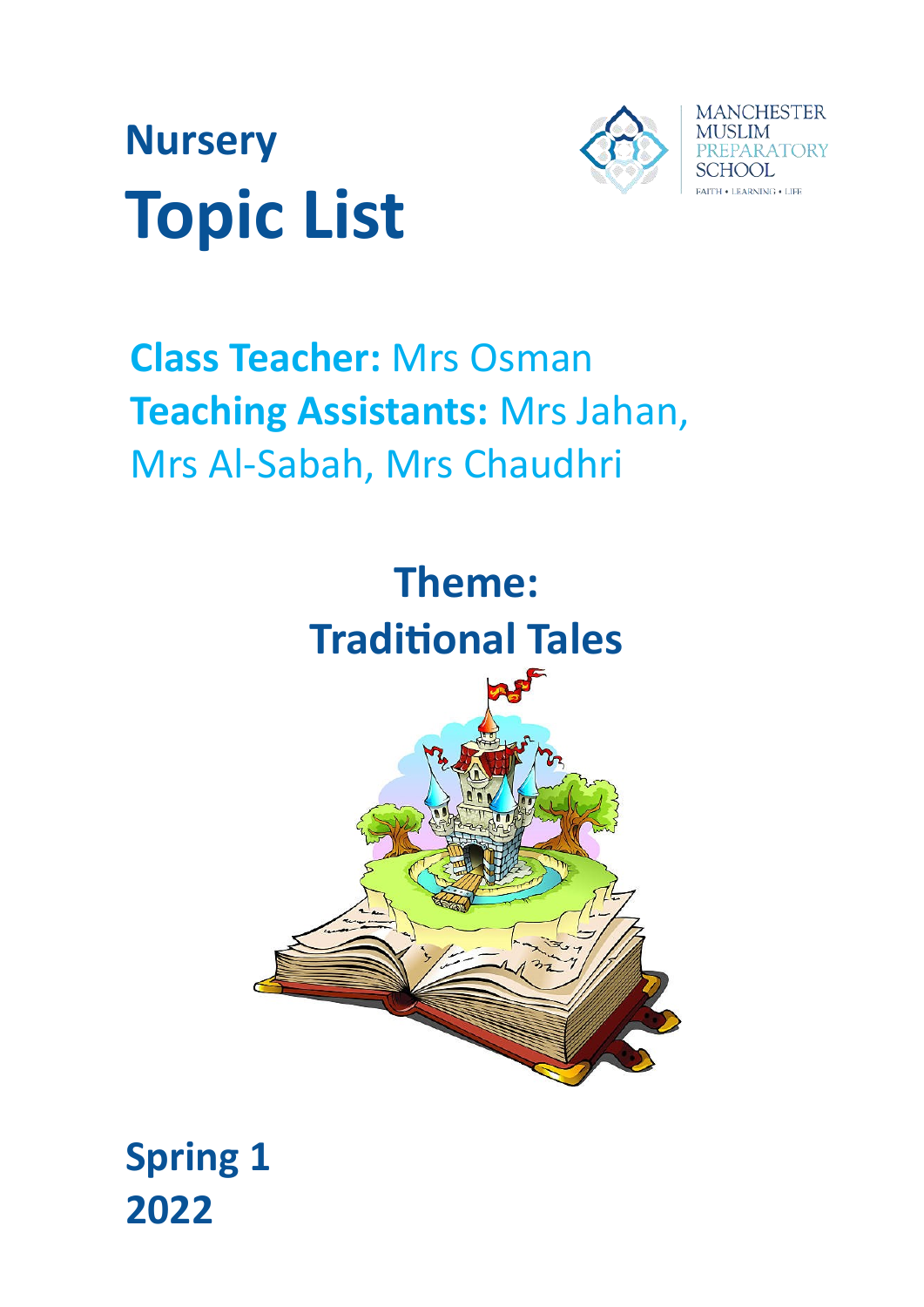#### **COMMUNICATION AND LANGUAGE II PHYSICAL DEVELOPMENT**

- This term we are learning vocabulary used in books when looking at "Traditional Tales".
- This will include retelling stories using repeated phrases, anticipating and predicting what happens next, and sequencing the stories.
- The children will be introduced to new vocabulary used in books.
- At home shared book-reading is a very effective in helping children to learn and build their vocabulary, and understand words and concepts which occur frequently in books.
- Encourage them to talk about what is happening and give their own ideas.

- The children will continue to develop their movement, riding and ball skills.
- This includes throwing and catching in the air.
- They will continue to use one-handed tools and equipment, and use a comfortable grip with good control when holding pens and pencils.
- At home you can encourage the children to pick up small objects like individual gravel stones or tiny bits of chalk to draw with.



#### **QURAN**

**Memorisation**: al-Kawthar + al-Asr **Revision**: Surah al-Fatihah and al-Ikhlaas **Reading**: Sing the Arabic alphabet and continue to teach phonetic pronunciation.



#### **MATHEMATICS**

- In Maths we will continue to count to 5 and doing lots of sight recognition of small numbers of objects.
- A lot of activities we do will be matching numbers to numerals, as this involves both the skills of counting and number recognition.
- Our Maths topic is on "Shapes".
- We will cover 2D shapes learn their names and properties and looking at shapes in the environment.
- At home encourage the children to talk informally about shape and its properties using everyday household objects.